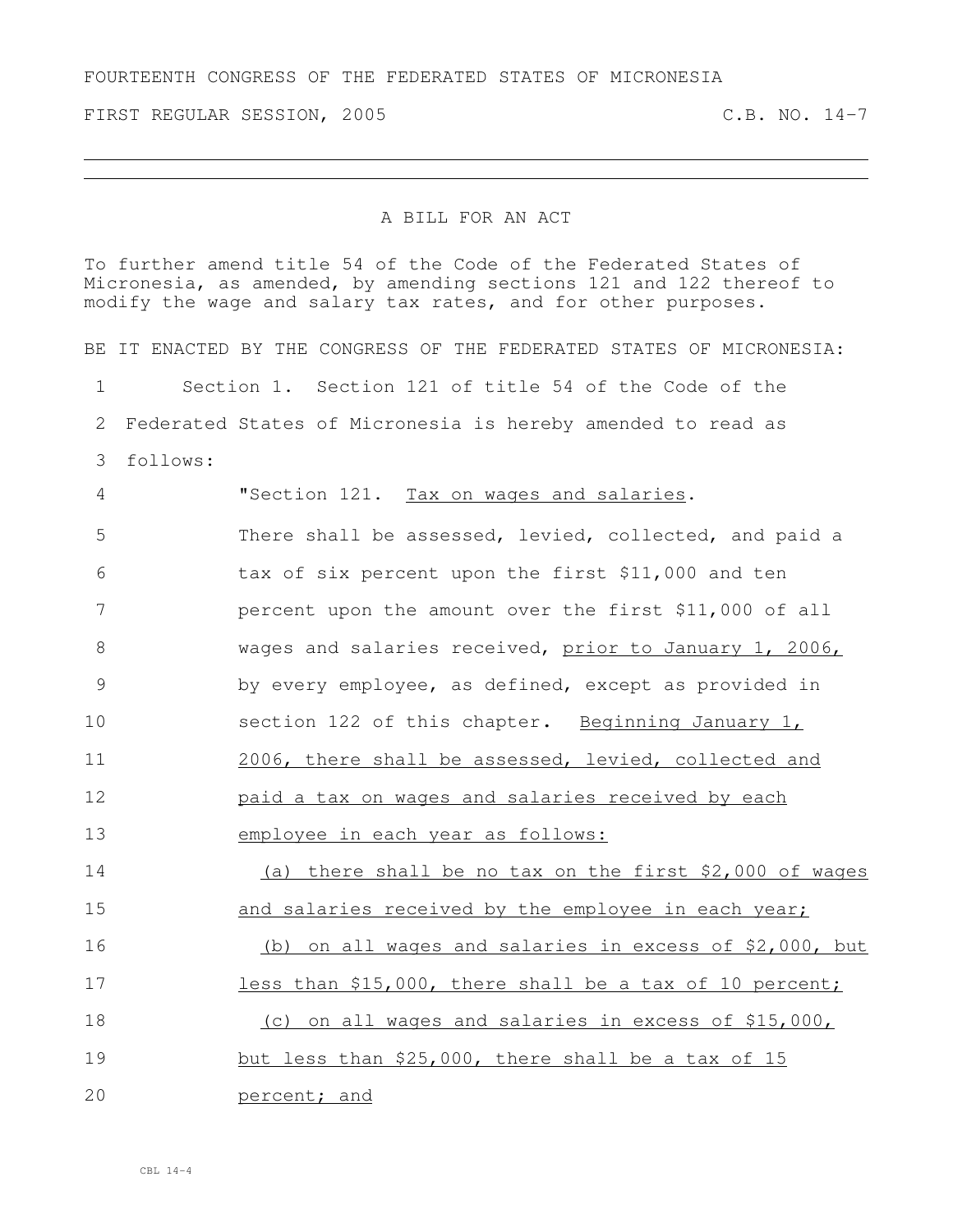C.B. NO. \_\_\_\_\_\_\_\_\_\_\_\_\_

| 1              | (d) on all wages and salaries in excess of \$25,000,                 |
|----------------|----------------------------------------------------------------------|
| $\overline{2}$ | there shall be a tax of 20 percent."                                 |
| 3              | Section 2. Section 122 of title 54 of the Federated States           |
| 4              | of Micronesia is hereby amended to read as follows:                  |
| 5              | "Section 122. Deduction from tax; Claim for                          |
| 6              | refund.                                                              |
| 7              | (1) Every employee, as defined, except those                         |
| 8              | whose gross annual wages and salaries are \$5,000 or                 |
| $\mathcal{G}$  | more, shall be allowed a deduction of \$1,000 per                    |
| 10             | year from all wages and salaries subject to tax                      |
| 11             | levied by section 121 of this chapter and received                   |
| 12             | by the employee in the year in which the deduction                   |
| 13             | is claimed, provided that this section shall not                     |
| 14             | apply to any wages and salaries received by the                      |
| 15             | employee after January 1, 2006.                                      |
| 16             | The deduction shall be claimed by the<br>(2)                         |
| 17             | employee filing for a refund under the provisions                    |
| 18             | of section 123 of this chapter."                                     |
| 19             | Section 3. This act shall become law upon approval by the            |
| 20             | President of the Federated States of Micronesia or upon its          |
| 21             | becoming law without such approval.                                  |
| 22             |                                                                      |
| 23             | Date: 5/13/05<br>Introduced by: /s/ Isaac V. Figir<br>Isaac V. Figir |
| 24             |                                                                      |
| 25             |                                                                      |
| 26             |                                                                      |

and the control of the control of the control of the control of the control of the control of the control of the

## 2 of 2